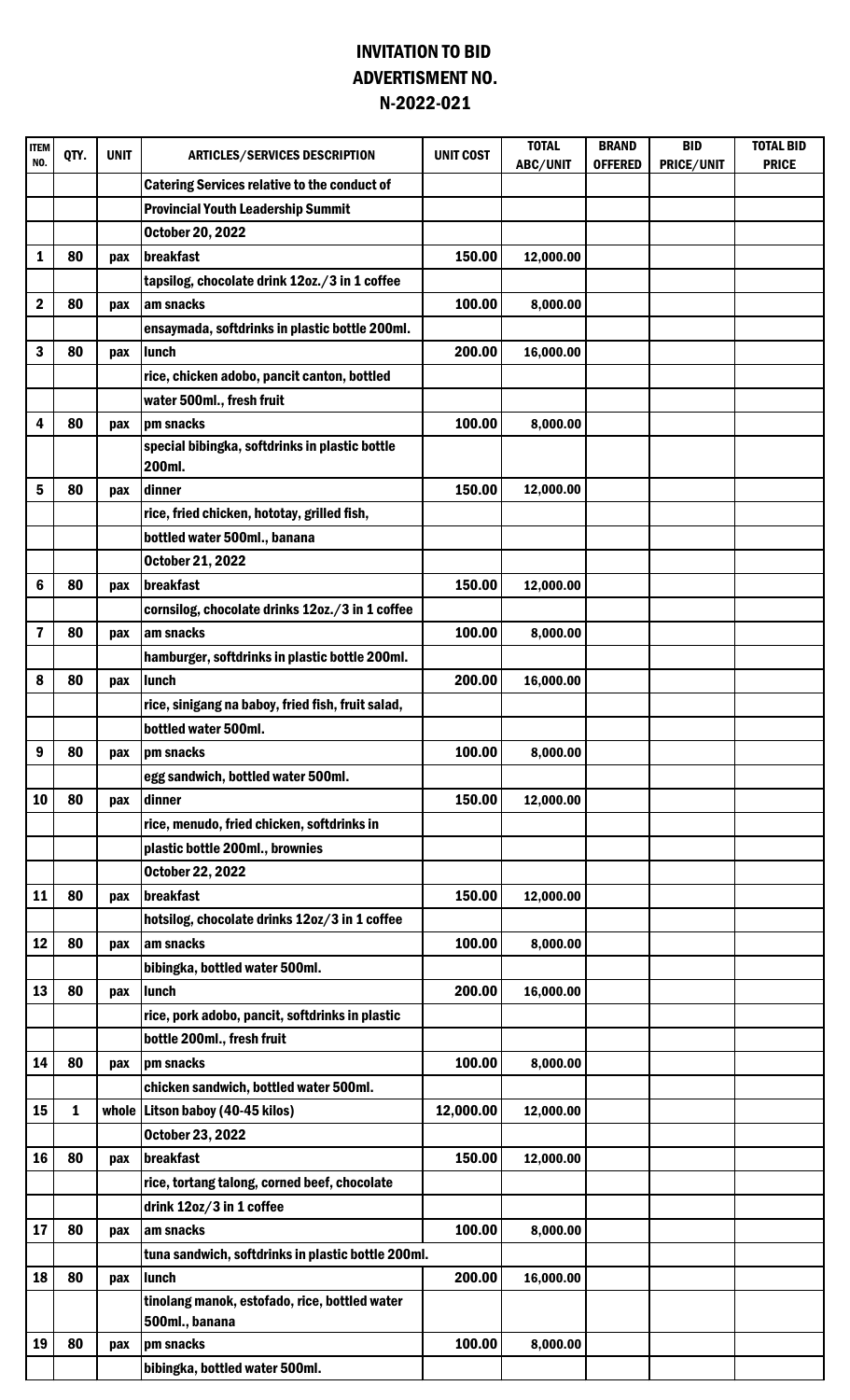| 20 | 80 | pax | dinner                                                     | 150.00    | 12,000.00 |  |  |
|----|----|-----|------------------------------------------------------------|-----------|-----------|--|--|
|    |    |     | menudo, fried chicken, rice, softdrinks in                 |           |           |  |  |
|    |    |     | plastic bottle 200ml., brownies                            |           |           |  |  |
|    |    |     | <b>October 24, 2022</b>                                    |           |           |  |  |
| 21 | 80 | pax | breakfast                                                  | 150.00    | 12,000.00 |  |  |
|    |    |     | longsilog, coffee/chocolate drinks 12oz.                   |           |           |  |  |
| 22 | 80 | pax | am snacks                                                  | 100.00    | 8,000.00  |  |  |
|    |    |     | ensaymada, iced tea in a plastic bottle 355ml.             |           |           |  |  |
| 23 | 80 | pax | lunch                                                      | 200.00    | 16,000.00 |  |  |
|    |    |     | pochero, fried fish, lumpia, rice, bottled water           |           |           |  |  |
|    |    |     | 500ml.                                                     |           |           |  |  |
| 24 | 80 | pax | pm snacks                                                  | 100.00    | 8,000.00  |  |  |
|    |    |     | bihon with bread, softdrinks in plastic bottle             |           |           |  |  |
|    |    |     | 200ml.                                                     |           |           |  |  |
| 25 | 80 | pax | dinner                                                     | 150.00    | 12,000.00 |  |  |
|    |    |     | fried chicken, menudo, rice, bottled water                 |           |           |  |  |
|    |    |     | 500ml., brownies                                           |           |           |  |  |
|    |    |     | <b>October 25, 2022</b>                                    |           |           |  |  |
| 26 | 80 | pax | breakfast                                                  | 150.00    | 12,000.00 |  |  |
|    |    |     | fried chicken, rice, fried sunny side up eggs,             |           |           |  |  |
|    |    |     | coffee/chocolate drink 12oz.                               |           |           |  |  |
| 27 | 80 | pax | am snacks                                                  | 100.00    | 8,000.00  |  |  |
|    |    |     | clubhouse sandwich, softdrinks in plastic bottle<br>200ml. |           |           |  |  |
| 28 | 80 |     | lunch                                                      | 200.00    | 16,000.00 |  |  |
|    |    | pax | pork adobo, pancit, rice, banana, softdrinks in            |           |           |  |  |
|    |    |     | plastic bottle 200ml.                                      |           |           |  |  |
| 29 | 80 | pax | pm snacks                                                  | 100.00    | 8,000.00  |  |  |
|    |    |     | hamburger, iced tea in plastic bottle 355ml.               |           |           |  |  |
| 30 | 1  |     | whole   Litson baboy (40-45 kilos)                         | 12,000.00 | 12,000.00 |  |  |
|    |    |     | Note:                                                      |           |           |  |  |
|    |    |     | with free flowing water and 3 in 1 coffee                  |           |           |  |  |
|    |    |     |                                                            |           |           |  |  |
|    |    |     |                                                            |           |           |  |  |
|    |    |     | <b>Green Public Procurement Technical</b>                  |           |           |  |  |
|    |    |     | <b>Specifications</b>                                      |           |           |  |  |
|    |    |     | -Preferably the service supplier shall have its            |           |           |  |  |
|    |    |     | own environmental policy. The environmental                |           |           |  |  |
|    |    |     | policy shall cover environmental procurement,              |           |           |  |  |
|    |    |     | the reduction of waste and energy consumption              |           |           |  |  |
|    |    |     | and water saving.                                          |           |           |  |  |
|    |    |     | -Preferably the service supplier shall provide             |           |           |  |  |
|    |    |     | local or regional products which are produced              |           |           |  |  |
|    |    |     | in sustainable way (e.g. produced according                |           |           |  |  |
|    |    |     | to good agriculture practices, organic, avoiding           |           |           |  |  |
|    |    |     | overfishing, no products from threatened                   |           |           |  |  |
|    |    |     | species) when offering food and beverages.                 |           |           |  |  |
|    |    |     | -Preferably the service supplier shall provide             |           |           |  |  |
|    |    |     | a vegetarian offer.                                        |           |           |  |  |
|    |    |     | -Preferably the service supplier shall eliminate           |           |           |  |  |
|    |    |     | the use of non-essential disposable products               |           |           |  |  |
|    |    |     | like plastic bags, single-use utensils, etc,               |           |           |  |  |
|    |    |     | When disposable products are used, the                     |           |           |  |  |
|    |    |     | supplier shall use recycled materials where                |           |           |  |  |
|    |    |     | <i>possible.</i>                                           |           |           |  |  |
|    |    |     | -Preferably the service supplier shall post its            |           |           |  |  |
|    |    |     | environmental policy in places where employees             |           |           |  |  |